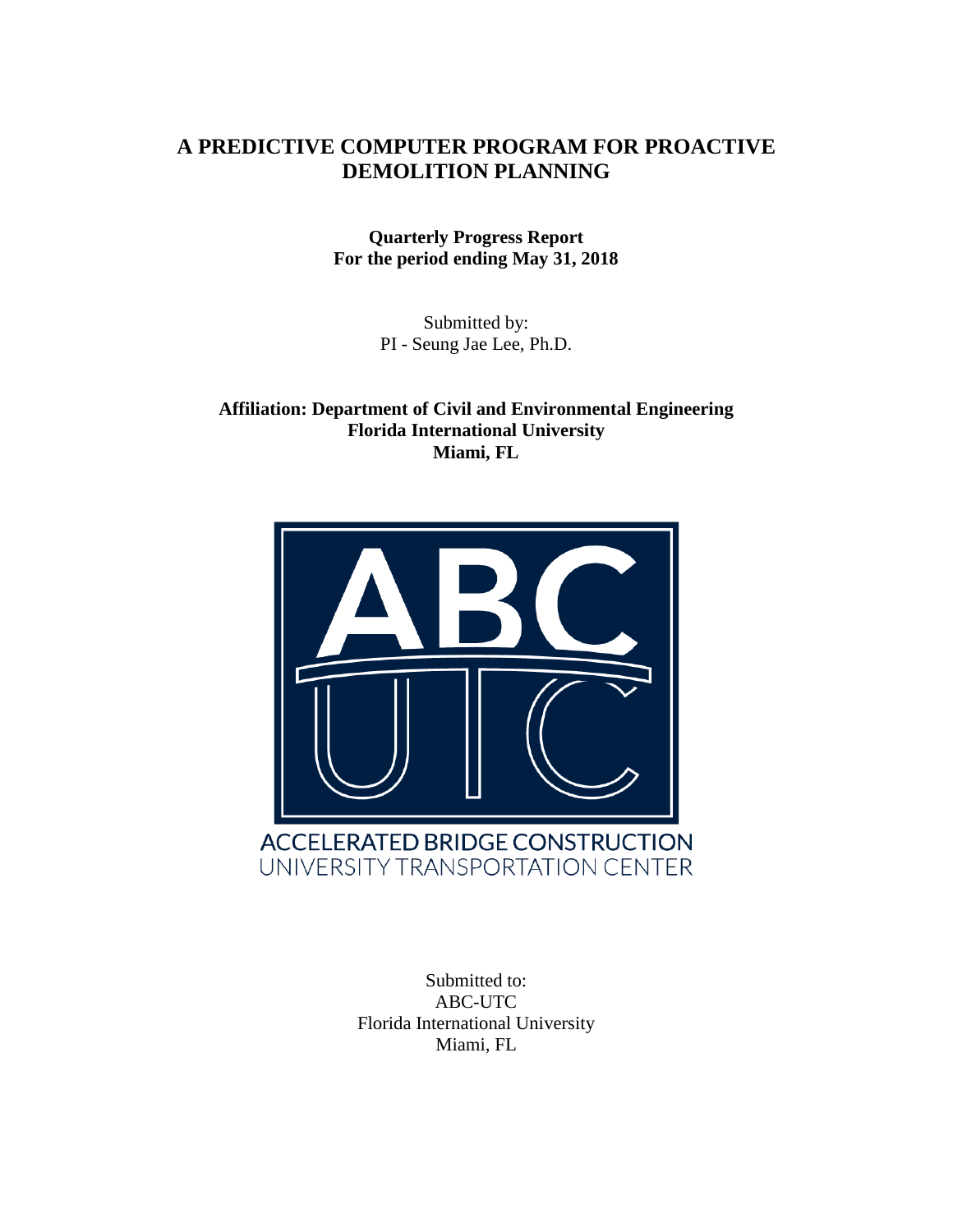# **1. Background and Introduction**

Bridges represent a significant subpopulation of our civil infrastructure. Majority of them are deteriorating fast and in need of replacement or rehabilitation. The first step of those replacement/rehabilitation projects is typically to either entirely or partly demolish the existing structure. Therefore, proactive planning for controlled demolition is of utmost importance to proceed with the rest of construction project in a timely manner. Maintaining the integrity of neighboring infrastructure (e.g., permanent roadways, nearby transmission lines) and the safety of workers are critical issues, for which contingency plans also must be developed based on any feasible emergency scenarios.

However, little effort has been given to develop better removal techniques of existing structures, while great effort has been made to design/construction techniques for new structures. Planning failure is often unpredictably realized in the demolition project due to inherent uncertainty hard to characterize ahead, not only in the deteriorated condition of the structure that may be far different from that of the original design, but also in the mode of destruction that may depend on adopted demolition methods, types and performance of destruction tools (e.g., wrecking ball, cutter, crusher, hammer, etc.), dismantling sequence and associated change in the remaining structural capacity during the demolition process.

It is typically hard to develop a general guideline/specification that can facilitate safe and efficient demolition, and very limited information has been available to guide structural engineers and contractors on how to proceed with the demolition of an existing structure. This lack of generalized procedure has led to structural engineers and contractors approaching the demolition work differently, and as a result, most states neither specify parameters for demolition equipment nor require the submission of contractor qualifications with the demolition plans [1].

# **2. Problem Statement**

The potential hazards and inefficiency may be better controlled and possibly eliminated by leveraging computer simulation that can help realistically predict the demolition process. However, such computer tools for simulation-aided demolition planning remains to be developed in the bridge engineering community. This study aims to enhance the predictive capabilities by developing a numerical simulation technique that can realistically model, simulate and visualize the bridge demolition, which will better support the engineers and contractors' decision making.

# **3. Research Approach and Methods**

Simulation of bridge demolition is a challenging problem that requires to numerically model initiation and propagation of cracks in the material due to mechanical impact by demolition equipment, and break-up of the structure into pieces. The interaction between the bridge and the demolition equipment, and the corresponding deformation of damaged bridge and displacement of debris are physically complex phenomena, for which material transition from a continuous medium to multiple broken (discontinuous) pieces needs to be realistically modeled. To this end,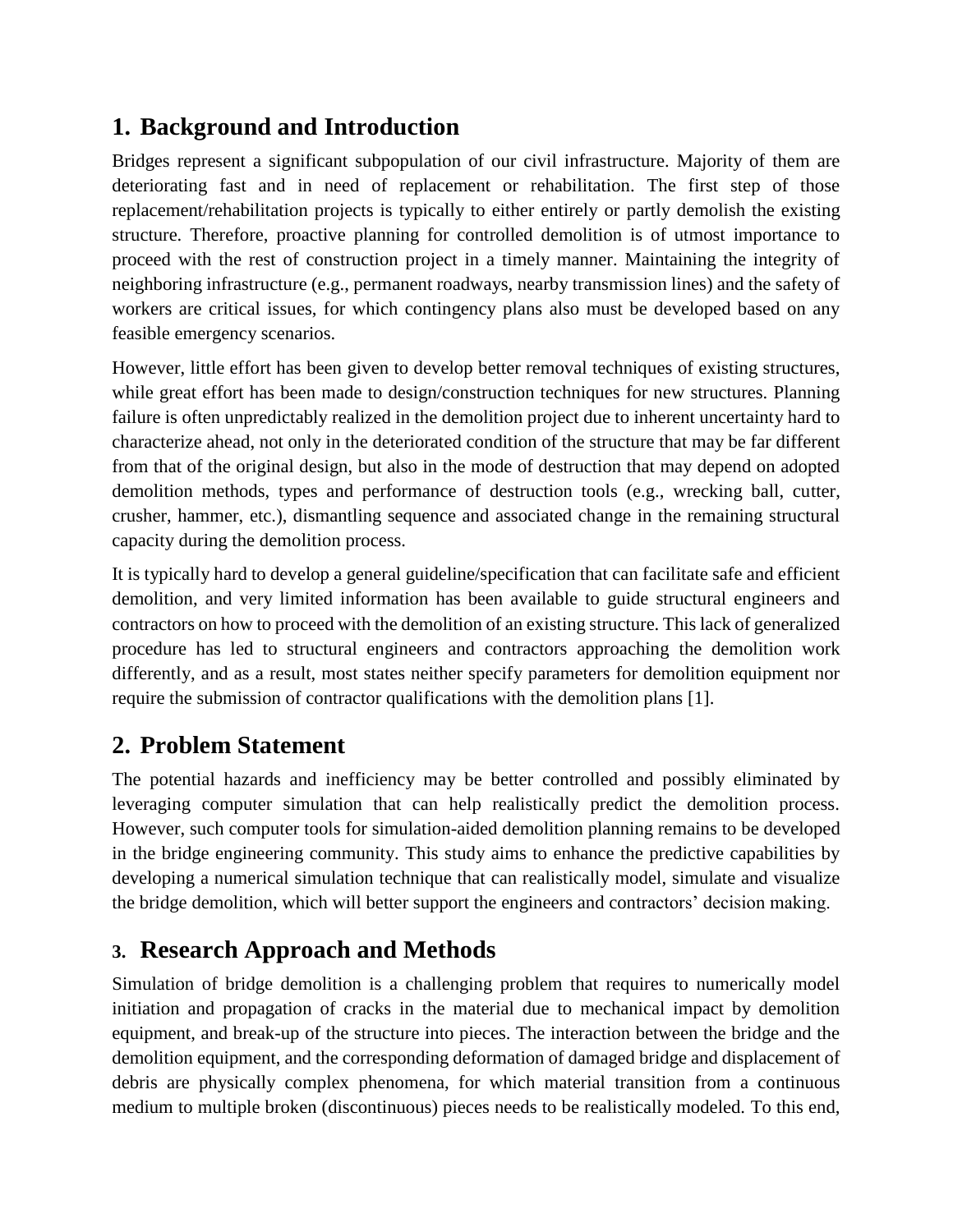this project adopts a discrete mechanical simulation technique for high-fidelity simulation of such destruction problems, which commonly model a continuum as a discrete system that is composed of bonded rigid or deformable elements.

## **4. Description of Research Project Tasks**

The following is a description of tasks carried out to date.

### **Task 1 – Literature Review**

The objective of this task is to make comprehensive literature review regarding the relevant research efforts that have been made to simulate bridge demolition process using discrete mechanical simulation technique. Related literature has been extensively reviewed, and brief summary of the findings is provided as below:

Based on the literature review, it was concluded that there are largely two different types of approaches can be made depending on the order of dynamics adopted for the simulation: (i) forcebased or (ii) impulse-based dynamic approach.

(a) Force-based dynamic approach has been widely adopted for discrete mechanical simulations. The interaction of modeled elements is explicitly considered through a set of springs and dashpot, thus often called mass-spring-dashpot system. The bond is modeled to be broken if the tensile force exceeds a threshold, and elements separated, which is the major difference from continuum mechanics frameworks such as the finite element method (FEM). The discrete element method (DEM) is currently the most popular force-based numerical method in the field of computational discrete mechanics, and has been widely adopted in a number of cross-disciplinary applications to model the discontinuities in material and structural systems, e.g., collapse of unreinforced masonry structures [2], material fracture [3][4], progressive collapse of building structures [5], etc. The force-based (or acceleration-based) dynamics approach is based on the ordinary 2nd order dynamics (i.e.,  $f = ma$ ), thus computationally demanding in general especially with the required simulation fidelity. The time step size ∆t is also limited by the stability criterion for explicit numerical time integration which is, in turn, determined by modeled element size. In this way, a very small ∆*t* is typically used in DEM simulation coupled with needed double-precision for the numerical stability can result in significant computational costs. This major computational bottleneck has significantly limited DEM application to relatively small-scale engineering problems.

(ii) Impulse-based dynamic approach is the other class of discrete mechanical simulation technique often adopted to realistically present larger scale discrete bodies' interactions. The impulse-based dynamics employs a reduced 1st order dynamics to directly manipulate the velocity of discrete elements (i.e.,  $i = m\Delta v$ ) compared to the 2nd order dynamics that works on the integration of accelerations as used in the conventional DEM. The time step size ∆*t* is limited by the physics of the problem whereby a too large time step size will result in elements passing through each other,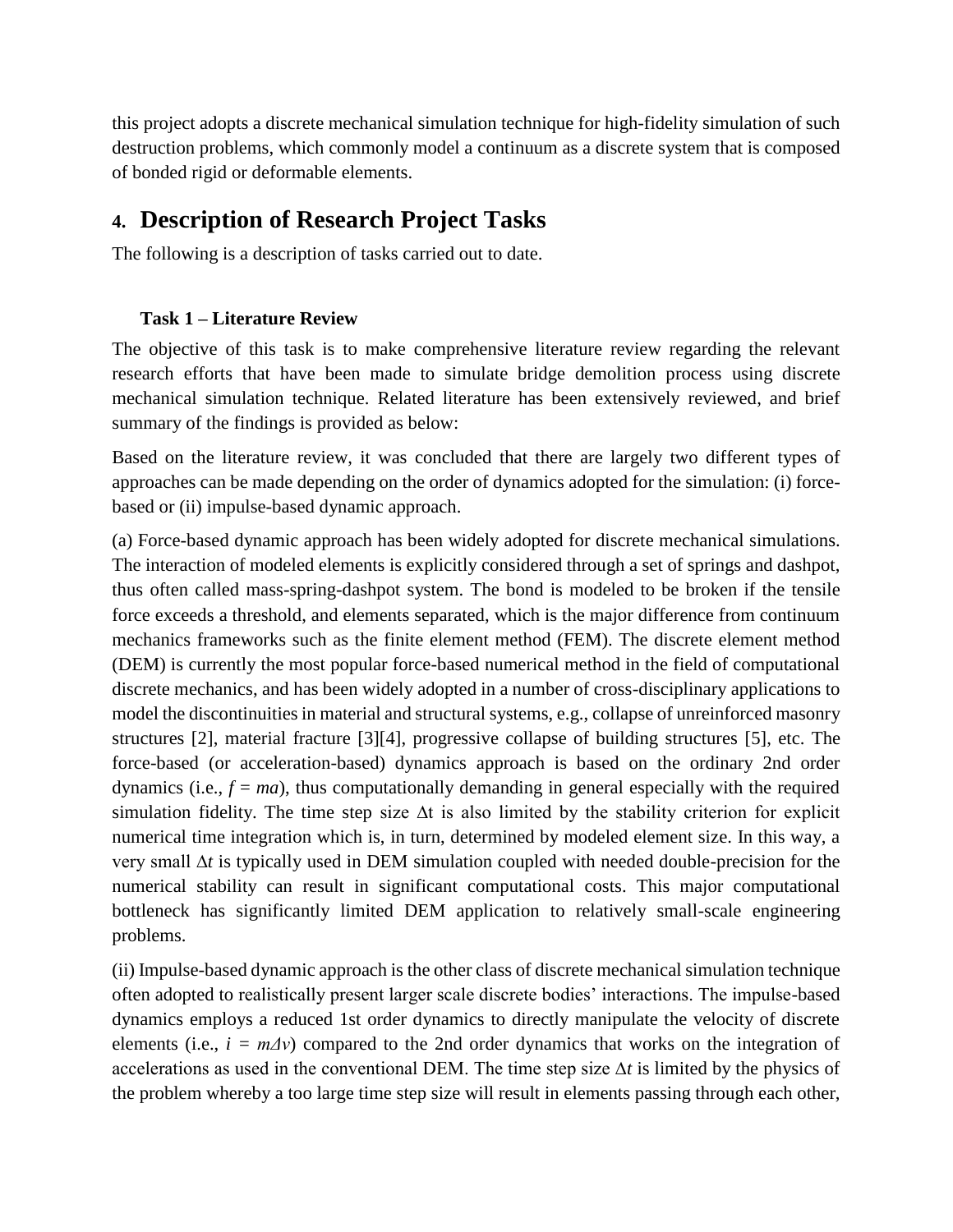but not limited by numerical stability and very small ∆*t* unlike DEM. Hence, significant numerical efficiency is demonstrated with almost two orders of speed-up, while the physical plausibility is still maintained. Consequently, it takes only a few days to simulate a large scale multi-body problem, which typically takes several months if the computationally intensive DEM is used to simulate the same problem. However, the contact force is not an integral part of simulation, which is the major drawback of the impulse-based dynamics approach, as the primary variables are collision impulse and velocity, not contact force and acceleration that are still required for engineering applications. Recently, impulse-based DEM (iDEM) was developed based on the impulse-based dynamics that retrieves the 2nd order engineering details lost (i.e., contact force) due to the order reduction in the equation of motion, which enabled the impulse-based dynamics suitably adopted for engineering simulations [6]. As an incentive, the impulse-based dynamics approach will allow for more simulations to be performed for a given time while physical plausibility being maintained. Therefore, this approach will enable to better characterize and identify the most likely critical scenarios in a demolition project ahead.

#### **Task 2 – Design of the Overall Architecture of the Simulation Framework**

The objective of this task is to design overall architecture of the program, which includes various numerical components required to simulate the demolition. In particular, balancing between simulation fidelity and computational efficiency will be pursued as the computational framework to be developed in this study targets solving a field scale problem for use in the engineering practice, which is different from a conventional fracture mechanics solver that focuses on the precise crack propagation at a relative small scale.

[Figure 1](#page-4-0) overviews the overall calculation flow of the simulation framework, which is mainly composed of 2 parts, i.e., the impulse-based dynamic simulation (Part 1) and the retrieval of the 2nd order engineering details (Part 2). The 1st part corresponds to Stages 1 to 6, while the 2nd part corresponds to Stage 7 in the figure. This framework adopts the conventional algorithm/code used in open source physics engines, e.g., Bullet [6], for the impulse-based dynamic simulation (Part 1), and adopts/modifies the algorithm in [7] to develops the retrieval part as an add-on (Part 2).

In Stage 1, the initial conditions such as element shapes, orientations, sizes and other modeling properties are defined such as the coefficient of restitution. Voronoi tessellation [8] is adopted for the domain discretization and the pre-fragmentation of bridge members to be destructed. The initial list of neighboring elements will be then developed. In Stage 2, the initial velocity is updated by integrating the body force over the given ∆*t*. This initial velocity calculation will be mostly used for the trajectory motion update of the demolition debris after onset of breaking and the demolition tools such as wrecking ball. In Stage 3, the code performs the neighbor search to find nearest elements. The list of close pairs will be updated as the simulation of demolition proceeds. A general neighbor search algorithm such as Two Level Search [9] will be used. In Stage 4, more accurate geometric test is performed to find the contact points between colliding element pairs. In Stage 5, the collision impulse is computed, for which the solver iteratively goes through all the contact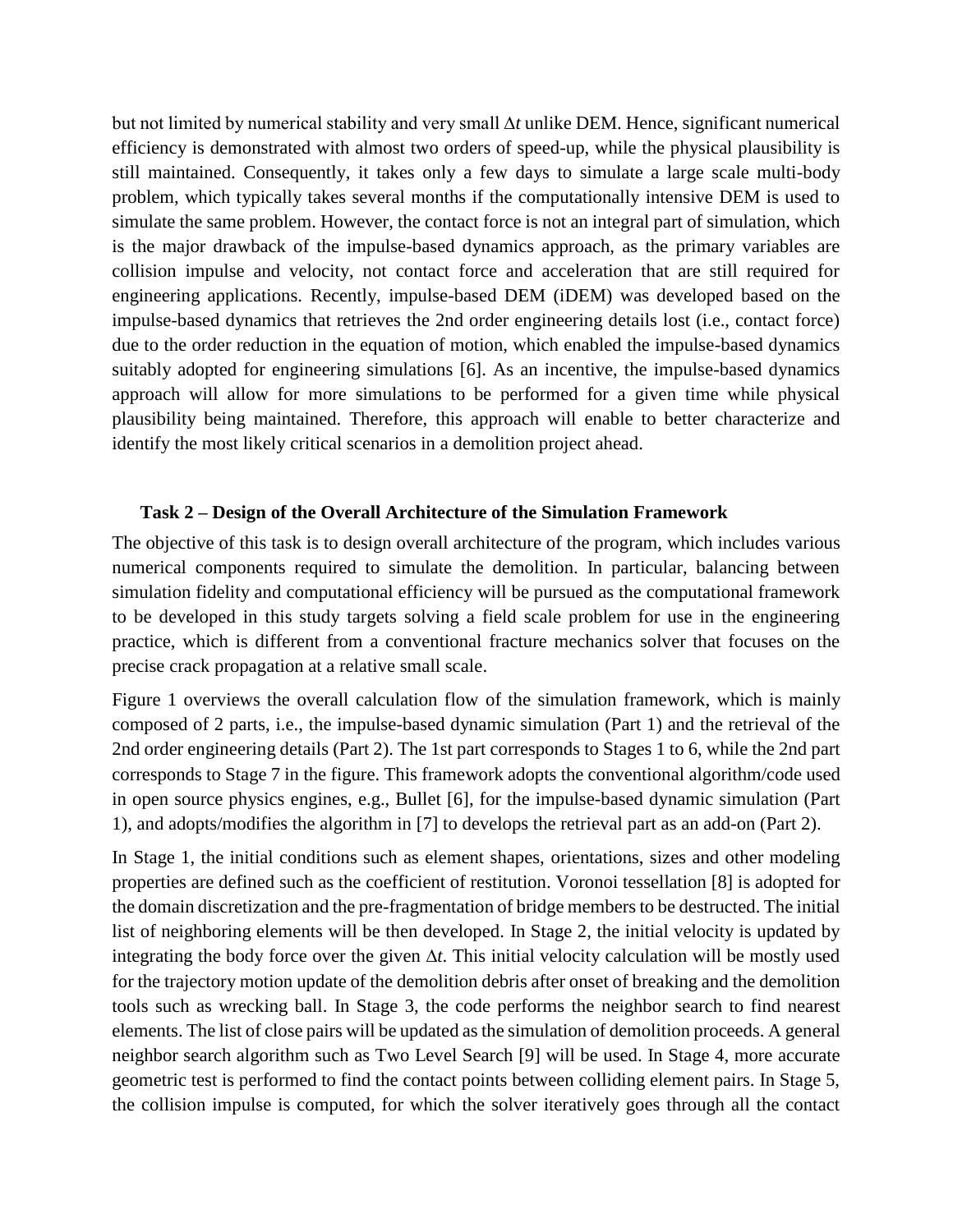points between the colliding element pairs until the specified collision law is numerically satisfied. The velocity from collision is then updated. In Stage 6, the element position is finally updated. In Stage 7, i.e., Part 2, the 2nd order engineering details are retrieved from the computed collision impulse.



<span id="page-4-0"></span>Figure 1. Calculation flow of the simulation framework with the stage number shown in circle

#### **Task 3- Code Development**

The objective of this task is to implement numerical components, and particular focus will be given to the retrieval of the 2nd order engineering details lost (i.e., contact force) due to the order reduction in the equation of motion. The implementation will be done in an object-oriented manner for the code extensibility to facilitate implementation of any further ideas even after this project is completed. This project does not consider hardware acceleration technique such as general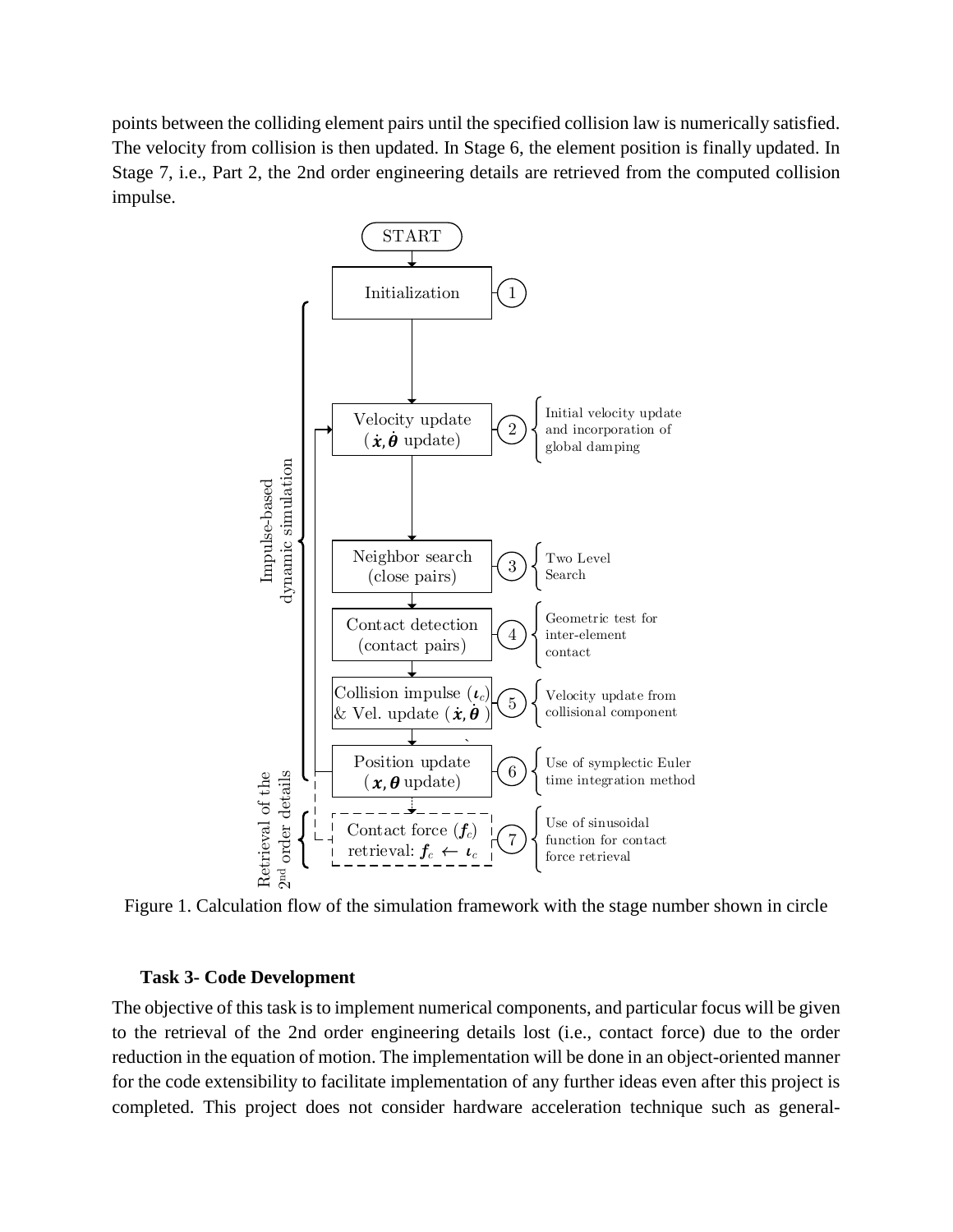purpose computing on graphics processing units (GPGPU) due to the limited project timeframe. However, the implementation will be made with possibility open to the parallel computation capability that may be added later. Therefore, single instruction multiple data (SIMD) implementation will be considered. The development is currently in progress.

### **Task 4- Verification, Calibration and Validation**

The objective of this task is to verify the numerical issues in the developed program. Any major programming issues/errors will be also resolved/debugged through the verification process. The program will be also calibrated and validated using physical testing data and available video records obtained from the previous demolition projects. To assess computational efficiency and simulation fidelity, large scale multi-body simulation will be performed and benchmarked against any published simulation data.

No work on this task has been done to date.

## **Task 5- Final Report**

Final report will be developed to provide the instructions as step-by-step procedures. Tutorials will be included to showcase simulation of example demolition projects.

No work on this task has been done to date.

# **5. Expected Results and Specific Deliverables**

The project deliverables will be in the form of computer program that enables modeling, simulation and visualization of bridge demolition. The proposed development plans to adopt existing freeware (that is freely re-distributable under a public license) for pre- and post-processing, such that anyone can use the software package without any licensing issues. The final report with tutorials will be also provided as a deliverable in the package.

# **6. Schedule**

|        | Month                |   |   |   |   |   |   |   |    |               |    |  |                      |  |    |    |    |    |
|--------|----------------------|---|---|---|---|---|---|---|----|---------------|----|--|----------------------|--|----|----|----|----|
|        | ↑                    | 3 | 4 | 5 | 6 | ⇁ | 8 | 9 | 10 | <sup>11</sup> | 12 |  | $13 \mid 14 \mid 15$ |  | 16 | 17 | 18 | 19 |
| Task 1 |                      |   |   |   |   |   |   |   |    |               |    |  |                      |  |    |    |    |    |
| Task 2 |                      |   |   |   |   |   |   |   |    |               |    |  |                      |  |    |    |    |    |
| Task 3 |                      |   |   |   |   |   |   |   |    |               |    |  |                      |  |    |    |    |    |
| Task 4 |                      |   |   |   |   |   |   |   |    |               |    |  |                      |  |    |    |    |    |
| Task 5 |                      |   |   |   |   |   |   |   |    |               |    |  |                      |  |    |    |    |    |
|        | Work performed       |   |   |   |   |   |   |   |    |               |    |  |                      |  |    |    |    |    |
|        | Work to be performed |   |   |   |   |   |   |   |    |               |    |  |                      |  |    |    |    |    |

Progress of tasks in this project is shown in the table below.